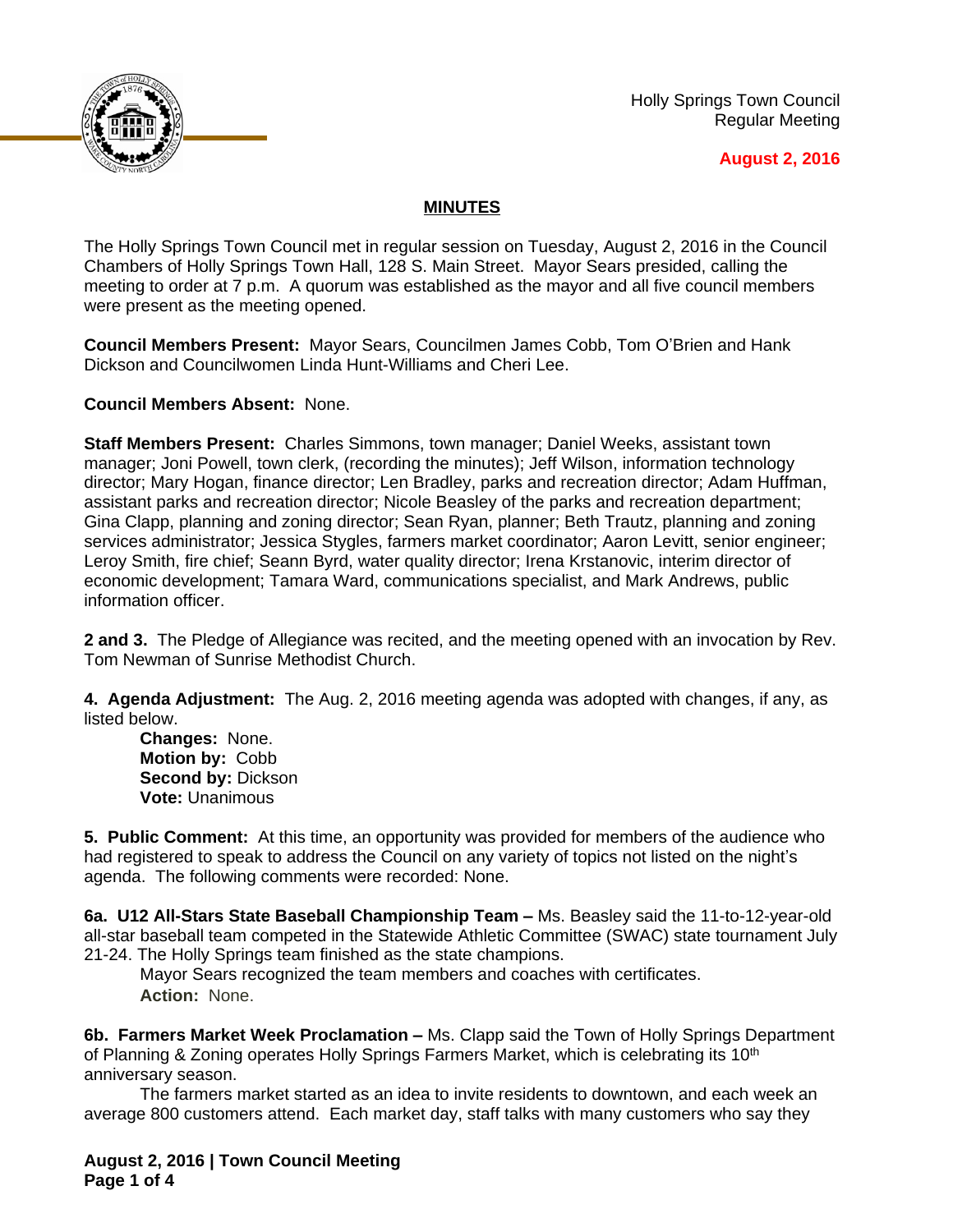just moved to Holly Springs and want to know more about events and activities around Town - so even the town's newest residents are coming downtown Saturday mornings.

As of today (week 12), there have been more customers at the market than the entire season in 2010.

The week of Aug. 7 – 13, 2016 is National Farmers Market Week as designated by the United States Department of Agriculture. In support of Farmers Market Week, the staff of the Department of Planning & Zoning encourages all residents to come out to The Farmers Market to get the freshest and most nutritious produce, meat, eggs, baked goods, and artisanal foods each Saturday from May to mid-October.

She said on Saturday, Aug. 13, The Farmers Market will be celebrating this week-long event with customer appreciation drawings and special giveaways.

Ms. Clapp introduced the new Farmers Market Coordinator, Ms. Jessica Stygles, and recognize staff who have been instrumental in making the market such a success.

**Action:** None.

**Action:** At this time, the Council approved a motion to excuse Councilman O'Brien from the meeting since he is associated with the Suggly Sweater 5K Charity Run.

**Motion by:** Cobb **Second by:** Dickson **Vote:** Unanimous.

**7a. Suggly Sweater 5k Charity Run Fee Waiver - Mr. Stephen McFadden and Jim Wasley** presented details about the Suggly Sweater 5k event for this year and past years. They explained the run raises money to be given to charity, and the asked that the Town Council consider a waiver of the parks and recreation fees that would be required.

**Action:** The Council approved a motion to approve a waiver of Sugg Farm at Bass Lake Park fees for the Suggly Sweater 5k charity benefit run.

**Motion by:** Lee **Second by:** Dickson **Vote:** Unanimous

**Action:** The Council approved a motion to readmit Councilman O'Brien into the meeting. **Motion by:** Dickson **Second by:** Cobb **Vote:** Unanimous.

**7b. 10-year anniversary of Novartis/Seqirus Site Selection –** Ms. Krstanovic provided a brief history of activities related to the July 18, 2006 announcement that Novartis Vaccine & Diagnostics would build their state of the art United States Flu Cell Culture facility in Holly Springs. The facility has been acquired by CSL and is now Seqirus. Ms. Krstanovic introduced Dr. John Anderson, vice president operations of Seqirus.

**Action:** None.

**8. Consent Agenda:** The Council approved a motion to approve all items on the Consent Agenda. The motion carried following a motion by Councilman Cobb, a second by Councilman O'Brien and a unanimous vote. The following actions were affected:

8a. Minutes – The Council approved the minutes of the Council's regular meetings held June 21 and July 19, 2016.

8b. Budget Amendment, \$200,000 – The Council adopted an amendment to the FY 2016-2017 budget in the amount of \$200,000 to cover the cost of additional water purchases.*A copy of the budget amendment is attached to these minutes.*

**August 2, 2016 | Town Council Meeting Page 2 of 4**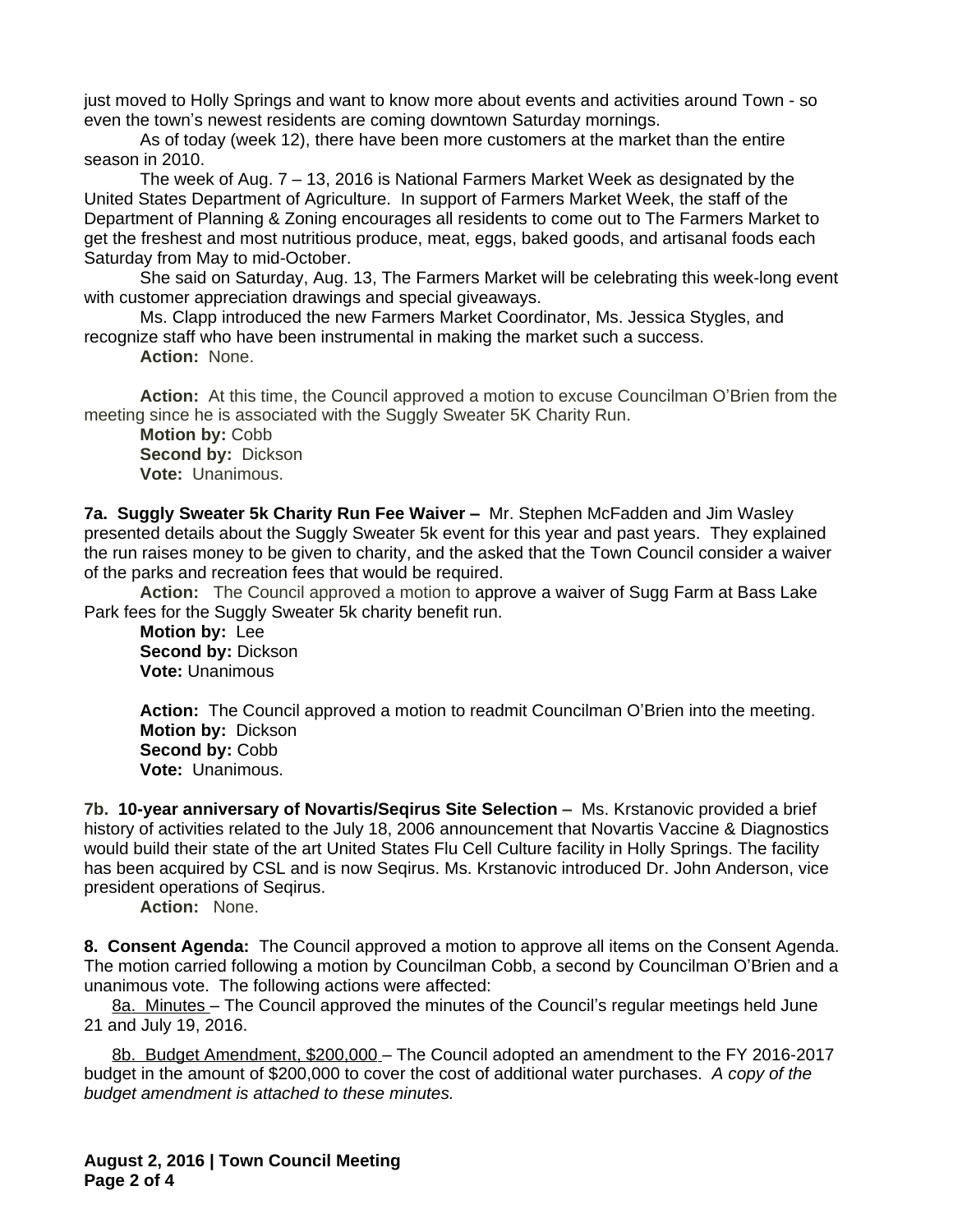8c. Utley Creek Expansion Project - The Council approved a \$45,000 contract with S&ME for inspections and materials testing services for the Utley Creek expansion project.

8d. 2016-2017 Fee Schedule Corrections - The Council approved corrections to fees to be incorporated in the 2016-2017 fee schedule*.*

8e. Resolution 16-24 – The Council adopted Resolution 16-24 declaring certain personal property surplus (equipment) to the needs of the Town. *A copy of Resolution 16-24 is attached to these minutes.* 

8f. Resolution 16-25 – The Council adopted Resolution 16-25 declaring certain personal property surplus (vehicles) to the needs of the Town.*A copy of Resolution 16-25 is attached to these minutes.* 

8g. Contract Change Orders Report – The Council received a report of contract change orders approved by the town manager*.*

At this time, Mr. Levitt addressed the Council to update everyone on major transportation projects. He said the Avent Ferry Road intersection improvement is on schedule and should be completed in October.

Construction end date for the Main Street extension project is September 2017.

Construction on both projects is restricted by contract to times other than morning and afternoon rush hours.

 **9. Other Business:** Councilman Dickson brought up the subject of fee waivers that are requested for the use of the Town facilities, particular parks and recreation facilities.

He said he felt a policy with qualifying criteria for a fee waiver was in order, and, unless a request meets specified criteria, it should not be presented to Council.

Councilman Cobb agreed, adding that a budget line item be created to account for the Town's participation in certain events. The object would be to establish an annual limit on the number and amount of the waivers.

Councilman Dickson presented a list of criteria that he feels should be part of the policy so that these requests do not unnecessarily escalate. He stressed that requests should be based on merit and the benefit it will offer the town.

- Organizations must be Holly Springs based and 501c3 certified. Holly Springs based, meaning their physical corporate address needs to be in Holly Springs town limits.....not a PO Box.
- organizations under consideration shall only be volunteer based. No organizations which have paid staff.
- organizations under consideration must also provide some sort of reinvestment or dividend to the town such as funding for a project (i.e. Town playground) or offer a service back to the town (i.e. Kiwanis with holiday parade or HS Arts Council with their annual arts festival)
- if it is an organization located outside of Holly Springs, the only location available for waiver is NMAC and the event must guarantee "tourism grant points". The fee shall be paid by the organization and held in escrow until the points qualification is confirmed.
- Once the budget line item has been exhausted, then no more applications will be accepted.
- Overall, this needs to be an objective decision and should not be easily achievable by any organization.
- Waivers granted would be only for facility use.

**Action**: The Council agreed by motion that staff should draft a proposed policy on the granting of facility fee waivers and present it to the Council for consideration during the Sept. 6 meeting.

**August 2, 2016 | Town Council Meeting Page 3 of 4 Motion by:** Dickson